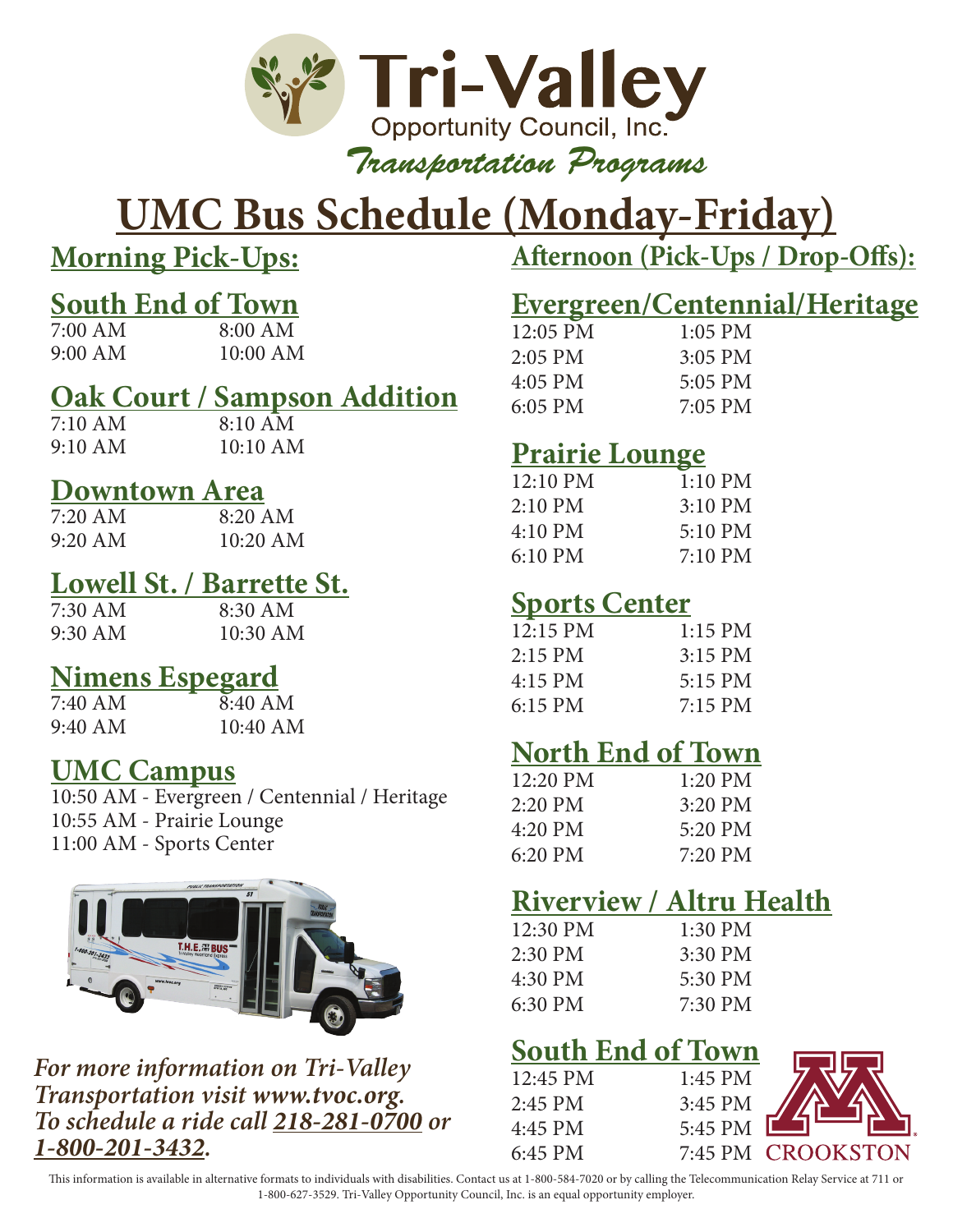### **RIDE WITH US!**

**Tri-Valley Heartland Express (T.H.E. Bus)** is a rural public transportation system serving northwest Minnesota.

### **T.H.E. Bus is available for anyone.**

There are no age or income guidelines – *however, children under the age of four must be accompanied by an adult.*

#### **We provide curb-to-curb service,**

allowing those with special needs more comfortable, safe and convenient method of transportation. Upon request, our driver will assist passengers.

**All of our buses are handicapped accessible and lift-equipped. All of our drivers are trained and certified.** 

### **RIDER INFORMATION**

**Hours of Service**

**Monday through Friday** 7:00am to 8:00pm \*Last call at 7:30pm **Saturday** 10:00am to 4:00pm **Sunday** 7:30am to 1:30pm

### **Hours of Dispatch**

**Monday thru Friday** 7:00am to 6:00pm **Saturday** 10:00am to 4:00pm

**\*After 6pm Monday through Friday and on Sundays call (218) 289-4507**

### **Phone numbers**

Crookston – 218-281-0700 Thief River Falls – 218-681-6760 Toll Free – 800-201-3432 After hours/Sunday – 218-289-4507

### **Recording Options**

**Press 1** for Crookston **Press 2** for Thief River Falls **Press 3** for Bagley, Mahnomen and surrounding areas **Press 4** for RTC **Press 5** for Travel Training **Press 6** for Jefferson lines

> **Website** www.tvoc.org



Tri-Valley Transportation 1-800-201-3432 www.tvoc.org

## **Tri-Valley Transportation**

# **UMC Rider Guide**





**UNIVERSITY OF MINNESOTA CROOKSTON**